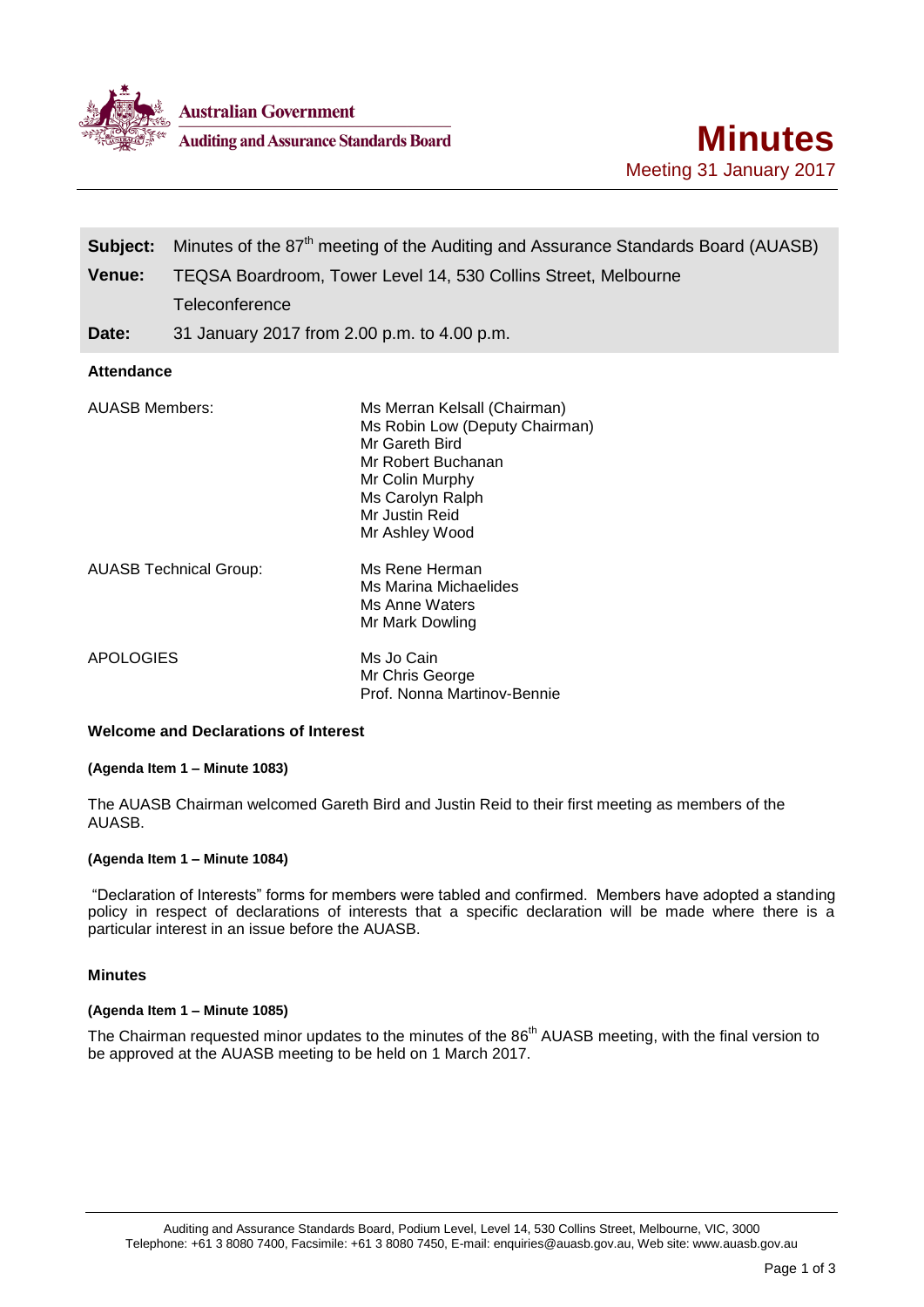

# **Auditor Reporting – disposition of submissions received on Exposure Draft 07-16**

#### **(Agenda Item 2 – Minute 1086)**

The AUASB discussed the proposed amendments to ASA 700 *Forming an Opinion on a Financial Report* and ASA 701 *Communicating Key Audit Matters in the Independent Auditor's Report* included in ED 07-16 and comments received. It was noted that comments were yet to be received from at least stakeholders who had notified us that they were intending to provide comments. The following were discussed:

# **ASA 700**

All respondents were supportive of the proposed amendment to ASA 700.

## **ASA 701**

## **Parent entity**

All respondents were supportive of the proposed amendments to ASA 701 in relation to communicating KAMs on consolidated and parent entity financial reports except one stakeholder. The following views were discussed in relation to the comments:

- ASA 701 uses the term "Financial Report", consistent with all Australian Auditing Standards, as the *Corporations Act 2001* (the Act) requires the auditor to provide an opinion on the Financial Report which is defined differently to Financial Statements. This is an Australian regulatory matter and it is therefore appropriate for the AUASB to amend ISAs and for ASAs to use the term "Financial Report" for audits conducted under the Act.
- ASA 701 requires KAMs to be communicated for general purpose financial reports of listed entities.
- ISA 701 requires KAMs to be communicated for complete sets of general purpose financial statements of listed entities, as determined by the applicable financial reporting framework.
- The consolidated financial report is a requirement of the Australian Accounting Standards and the Act. However, entities in some circumstances are electing to present the parent entity in a four-column format within the consolidated financial report, rather than by the normal practice of note disclosure.
- The parent entity financial statements when presented within the consolidated financial report, is not a financial report in itself, as defined by the Act and therefore is not within the scope of ASA 701.
- However it is not clear as to whether parent entity financial statements are a complete set of financial statements under the Australian financial reporting framework, and it is therefore a complex question whether it would be inconsistent with ISA 701 to provide that KAMs need not be reported for a parent entity.
- ISA 701 is silent in relation to communicating KAMs in consolidated and parent entity financial statements.

It was agreed that this matter is complex and it is appropriate to receive legal advice and deliberate further at the AUASB meeting on 1 March 2017.

## **Stapled securities**

All respondents were supportive of the proposed amendments to ASA 701 in relation to communicating KAMs on stapled security group financial reports, except two stakeholders. The following views were discussed in relation to the comments:

 Stapled securities are not very common in overseas jurisdictions and therefore are a matter for the AUASB to consider based on Australian regulatory arrangements.